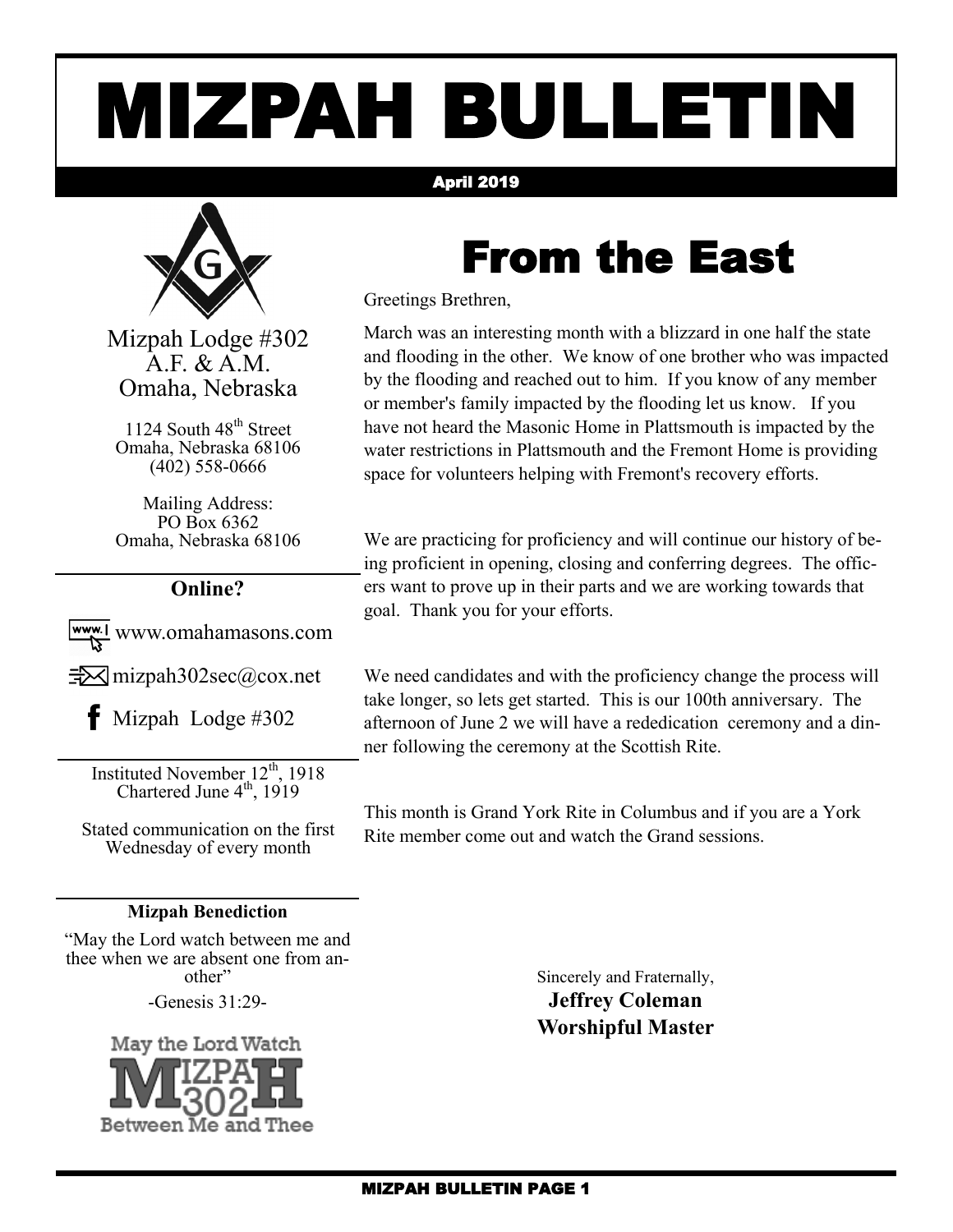

#### Wednesday, April 3

Potluck Dinner 6:30pm Business Meeting 7:00pm

#### Wednesday, April 10

EA Practice 6:30pm JW Jeremiah Jones in charge Current officers required

#### Wednesday, April 17

FC Practice 6:30pm SW Tom Gibbs in charge Current officers required

#### Saturday, April 20

Mizpah Easter Egg Hunt

#### Wednesday, April 24

MM Practice 6:30pm WM Jeffrey Coleman in charge Current officers required

#### Thursday April 25

Grand Lodge Area Meeting 7 PM Current officers required Dress code enforced

#### Wednesday, May 1

Potluck Dinner 6:30pm Business Meeting 7:00pm

### **What do you do?**

Ben Zaayer 3/20/2019

Whenever I hear a potential candidate for Masonry approach a brother about the fraternity, the first question they ask is,

"What do you do?"

A simple question with a simple answer. We take good men and make them better. What this potential candidate really intends to ask is,

"How will Masonry make me a better person?"

The answer here really should be more straight-forward, but many brothers struggle with the answer. Think for a moment and answer the question honestly to yourself. How does your lodge take good men and make them better? When I asked the signers of my petition, two great men with whom I'd been close since grade school, the answer was comical; they said,

"We initiate new members."

I asked them what they did when they weren't initiating new members. They answered that the practiced initiating new members. I still smile when I think about these statements, but I will say that they were totally honest.

The fact is that the men I've met through Masonry have made me a better man simply by knowing them. I can enumerate at least one trait from each brother in my lodge that I try to emulate in my daily life. In addition, I've spent a fair amount time studying and learning ritual which has enriched my life and supplied tools that I use on daily basis as I make decisions, seeking to subdue my passions, act upon the square, and practice charity. This action of studying ritual was something I took upon myself because I sought to be certified proficient, not necessarily because I was seeking to improve myself. The impact of learning ritual, however, was so much more than memorization.

As I advance in my ritual work, what I feel my lodge is missing is the opportunity for brothers to share the lessons they learn in Masonry; the work I believe is required to take good men and make them better. We have a monthly a masonic education piece, both in our monthly Trestle as well as in our monthly business meeting, but these efforts feel perfunctory and forced. I felt I had advanced in knowledge, that I had insights to share with brothers, and that, perhaps, for those brothers that didn't want to memorize lectures, we could as an organization, impart the wisdom required to take a good man and make him better.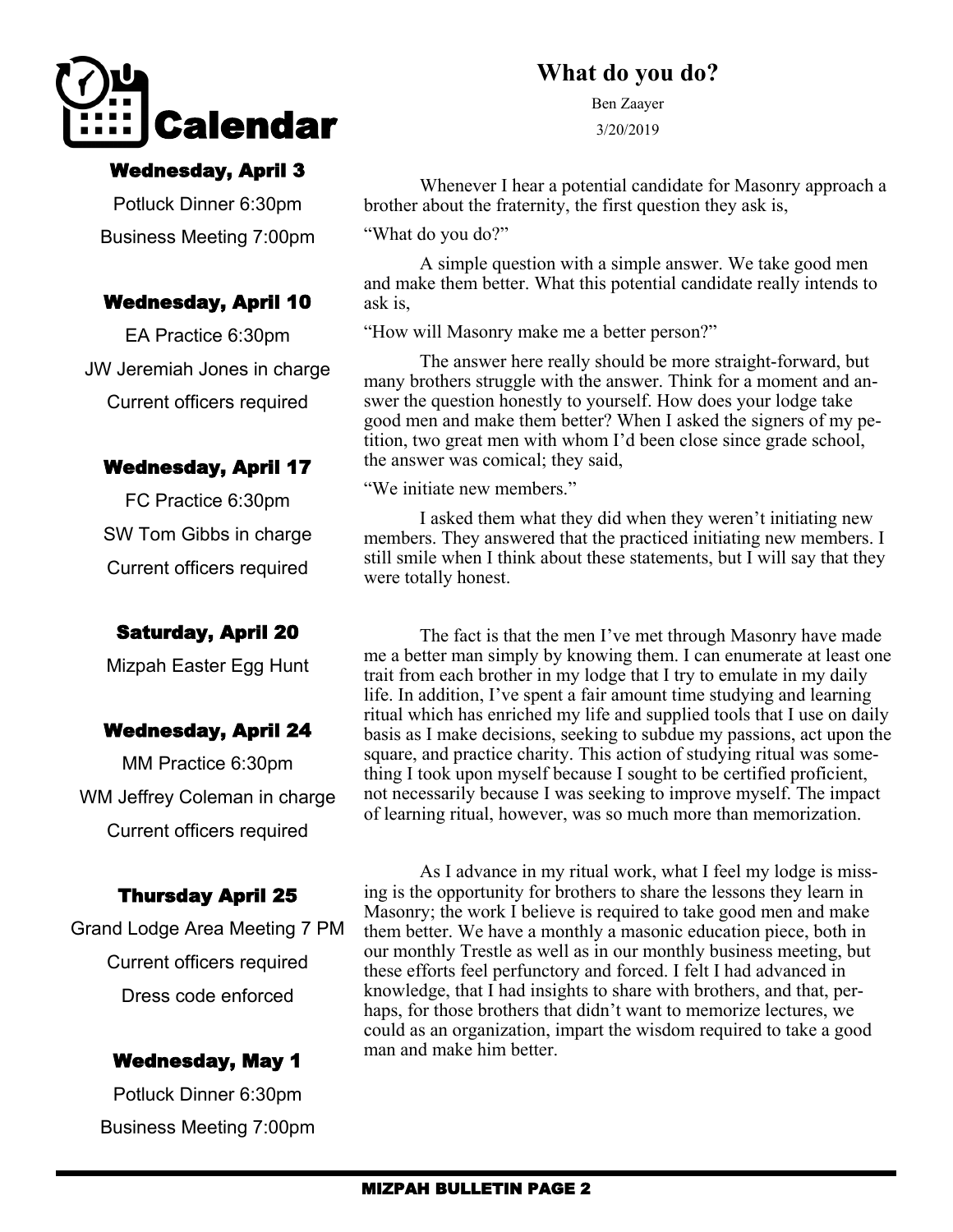# 2019 **Officers**

| W Jeffrey Coleman (Brenda)  Worshipful Master<br>2327 Hanscom Blvd.                                                         |  |
|-----------------------------------------------------------------------------------------------------------------------------|--|
| Omaha, NE 68144 Cell (402) 290-7243                                                                                         |  |
| Thomas Gibbs  Senior Warden<br>1145 Park Avenue                                                                             |  |
| Omaha NE 68105  Cell (402) 680-6678                                                                                         |  |
| Jeremiah Jones (Kimberly) Junior Warden<br>2804 Jackson St.<br>Bellevue NE 68005  Cell (402) 507-7190                       |  |
|                                                                                                                             |  |
| W Adam Lowder (Mollie)  Treasurer<br>10925 Weber St.                                                                        |  |
| Omaha NE 68142 Cell (402) 850-6001                                                                                          |  |
| W Ben Zaayer (Stacy)  Secretary<br>5604 N. 162 <sup>nd</sup> St.  Res (402) 933-4668<br>Omaha NE 68116  Cell (402) 880-3028 |  |
| W Michael Tomasiewicz  Chaplain<br>1404 P St.                                                                               |  |
| Tekamah NE 68061Cell (402) 838-9977                                                                                         |  |
| 6757 S. 90 <sup>th</sup> St                                                                                                 |  |
| Lincoln NE 68526 Cell (402) 719-0942                                                                                        |  |
| James Schmidt (Elizabeth) Junior Deacon<br>3021 S 72 <sup>nd</sup> Ave                                                      |  |
| Omaha NE 68124 Cell (402) 916-0262                                                                                          |  |
| T.J Brumfield (Sarah)  Senior Steward<br>1210 S. 25 <sup>th</sup> Ave                                                       |  |
| Omaha NE 68105  Cell (402) 880-7823                                                                                         |  |
| 9336 Berry Plz. Apt. 192 Res (402) 331-6342                                                                                 |  |
| Omaha NE 68127 Cell (402) 980-5394                                                                                          |  |
|                                                                                                                             |  |
| 8702 S. 17th St.<br>Bellevue NE 68147  Res (402) 292-2801                                                                   |  |

When I speak with potential candidates, I always tell them that they will get out what they put into Masonry. This is true, and we are reminded in the Entered Apprentice degree to seek, and ye shall find. We have brothers coming through our doors, we initiate, pass, and raise them to the sublime degree of a Master Mason; clearly, they are seeking, but what do they find? Do they find a lackluster business meeting with perfunctory votes to pay the bills? Do they find a Mason-mill with brothers leaving through the west door as fast as they are raised? Do they find a well thought out plan to initiate, mentor, and teach them about Masonry, advancing them when they are ready? I think these questions are relevant to the future of Masonry.

New brothers are looking for substance. The younger crowds are eating up self-improvement books like crazy and we have one of the oldest systems for self-improvement around, tried and true for hundreds of years, rich with content, steeped in history, and applicable to nearly any man walking today. Couple the content of our fraternity with the social functions and built-in support group (our dedicated brothers), and you have a real recipe for success. Our new brethren aren't looking for a supper club or a place to simply unwind after work. They are looking for self-growth, which we are well-suited to deliver.

The content is there, brethren, in our ritual work. You don't need to memorize lectures to understand the teachings of Masonry. You don't need to be certified proficient in order to mentor a brother. All you need to do is reach out. Reach out to a new brother, a visitor, a potential candidate, or even just the brother seated next to you at the next business meeting. Talk about how Masonry has impacted your life. How its teachings have enriched your life. What Masonry means to you. Share that brotherly love and friendship that we are known for and the membership numbers will take care of themselves.